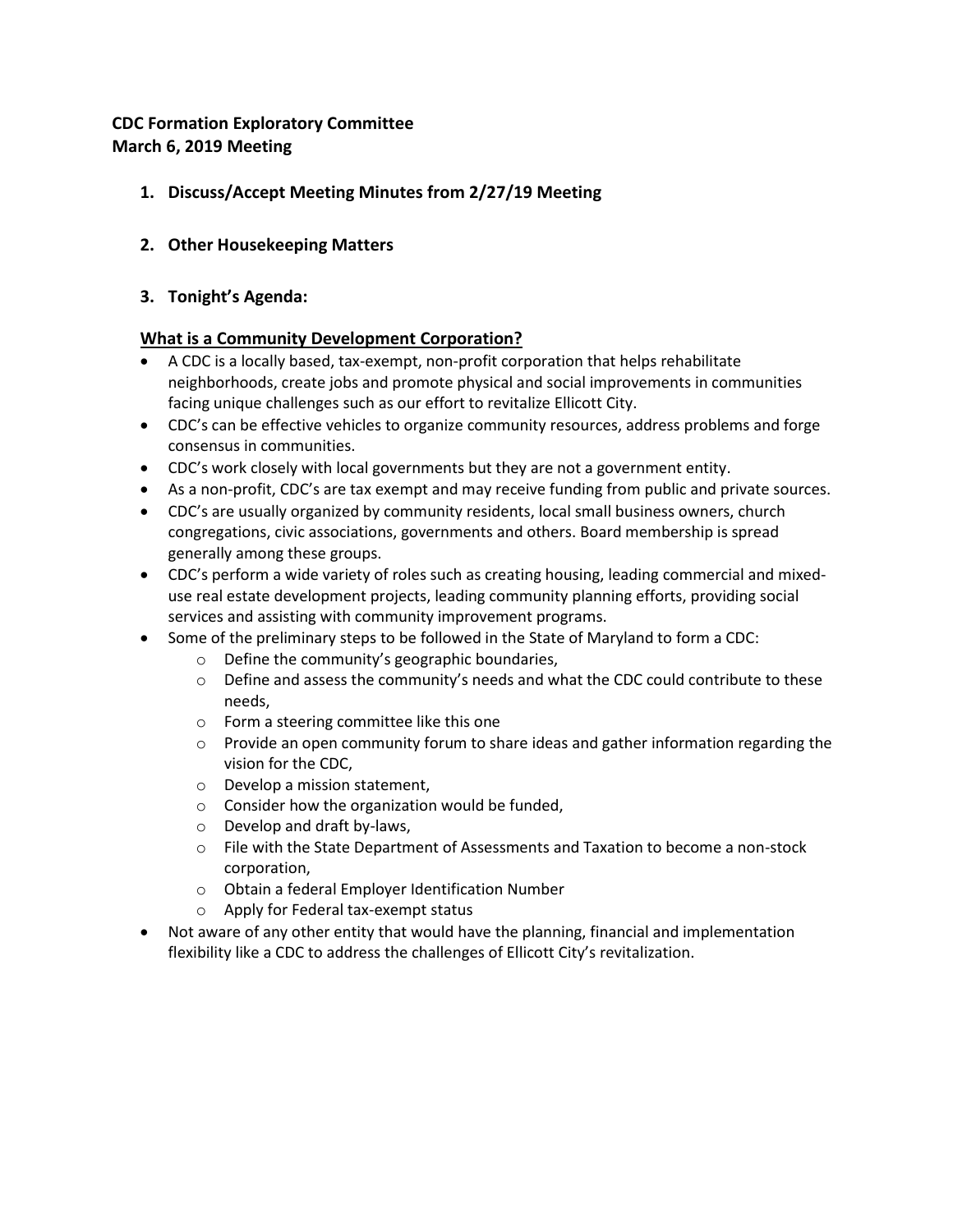## **Unique Challenges of Ellicott City Watershed Area**

*Why is Historic Ellicott City so challenging, what sets it apart from the rest of Howard County?*

- Other than Annapolis, Historic Ellicott City represents the largest intact concentration of mixeduse historic buildings in the region,
- Rich and visually engaging urban scale with use's mixing both vertically and horizontally,
- Historic Main Street retail not compatible with contemporary, auto-centric, strip retail, market convenience needs,
	- o Creates unique economic development and re-development challenges,
- Its development pattern predates all County master plans and building codes with building systems that are being continuously retrofitted to meet modern code standards,
- Additional protective layers of historic preservation scrutiny,
- An unfortunate confluence of topographic and geological conditions that burden the district with increasingly devastating floods,
- Buildings reflect 250 or more years of ever evolving architecture and construction technologies. Configured in the ways of centuries past and built with materials that are either no longer available or economically viable,
- Constructed with code defying party walls, narrow alleys and overhead power line connections, raising fire prevention and emergency exit challenges,
- Streets and sidewalks are steep with grades that challenge handicapped and elderly pedestrians,
- Streets pre-date the automobile and do not embrace contemporary commercial district service loading and parking needs,
- Public parking constraints,
- Peak hour traffic volumes create near gridlock conditions,
- An eclectic uncoordinated blend of retailers with unique wares and hours of operation and marketing,
- Ellicott City is losing its diversity of ownership,

Questions:

- How should EC's pre-code development patterns be addressed?
- How to encourage EC's distinct authentic vitality?
- How should EC's natural setting be addressed?
- How should history and historic resources be addressed?
- How to support a diverse, euntrapinural, population?
- How to ensure success is not just economic?